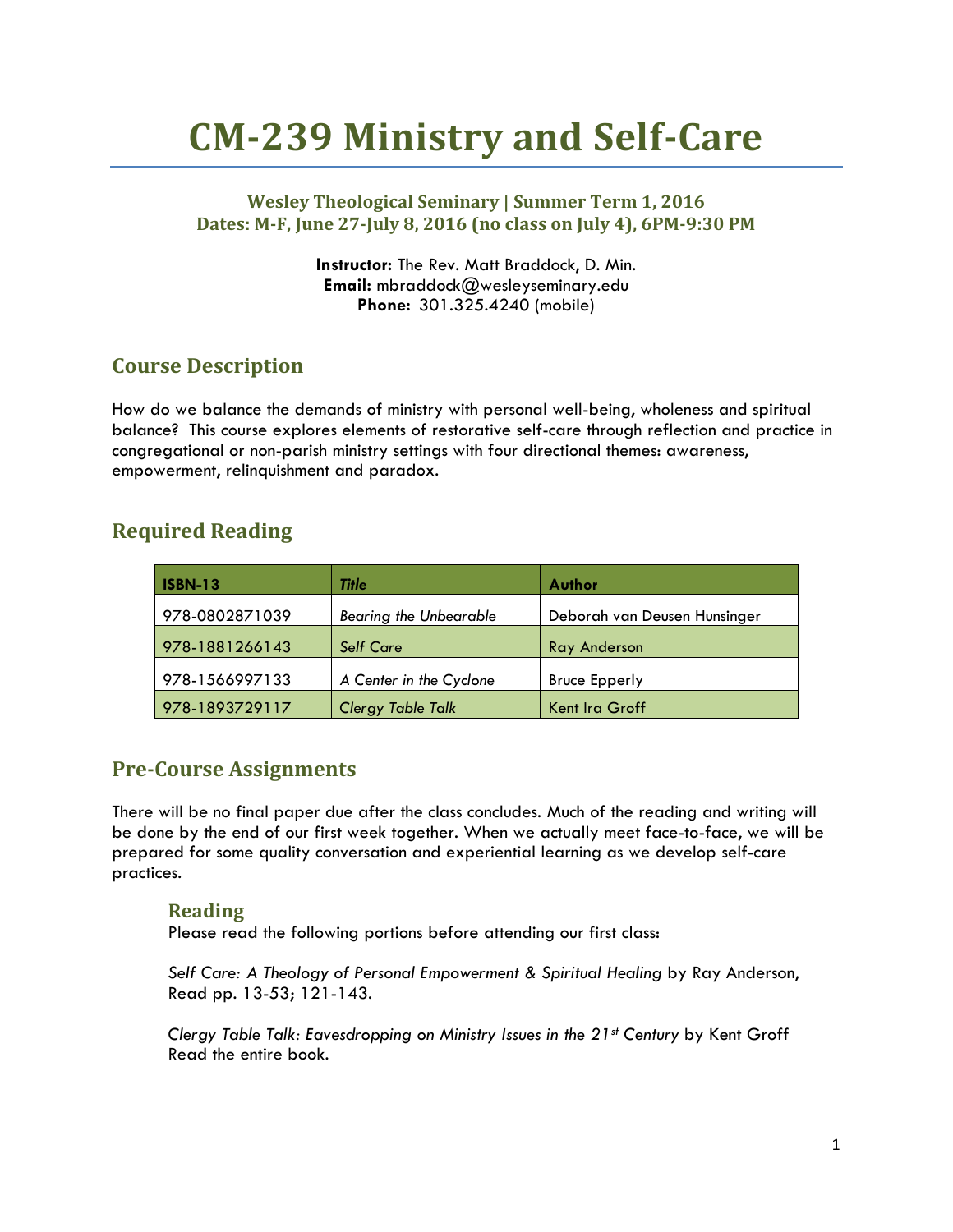*A Center in the Cyclone: Twenty-first Century Self-Care* by Bruce Epperly. Read pp. 1-50.

As you study the assigned readings, log in to BlackBoard and complete the online reading journal:

- 1. Write and post at least two, 1-2 paragraph reflections in response to two different questions.
- 2. Write and post a minimum of two, 1-2 paragraph responses to two other students' reflections. You may, of course, respond to more.

Some of these online conversation threads will become the basis for class discussions. Your participation in both online and classroom discussions will be part of the participation portion of your grade.

Reading and participation constitute 20% of your final grade.

#### *This assignment must be completed no later than 11:59 PM, June 25, 2016*

## **Theological Reflection on Self-Care**

#### *This assignment must be posted to Blackboard no later than 11:59 PM, June 25, 2016*

Jackson Carroll once proposed a view of clergy as "reflective practitioners" who have expertise as meaning definers, as community builders and as managers of the interface between the church and its social context. Using course texts as a guide, write a reflective essay that describes how you understand and consider the interaction of self care from three different theological poles or angles: History & Tradition, Personal Experience, and Cultural Resources

As you reflect on the relationships between these three poles, here are some questions and suggestions to guide your thinking:

- 1. **History and Tradition:** What is your theology of well-being? What sources inform your theology (e.g. scripture, creeds, historical writings, theological traditions, religious teachings and/or media)?
- 2. **Cultural Resources:** How do racial/ethnic background, socioeconomic and educational levels, gender, cultural practices and norms, geography, and multi-generational expectations influence how you view well-being? In what ways are your views shaped by dominant culture or multi-cultural contexts? In what ways did your extended family system shape your experience with self-care and well-being?
- 3. **Personal Experience:** Identify times and places where you have a prevailing response or a patterned reaction to stress, trauma, and the demands of life. What, if any, selfcare practices have you used in response? Where and how might those strategies have been learned? Do you notice that you have one particular self-care practice